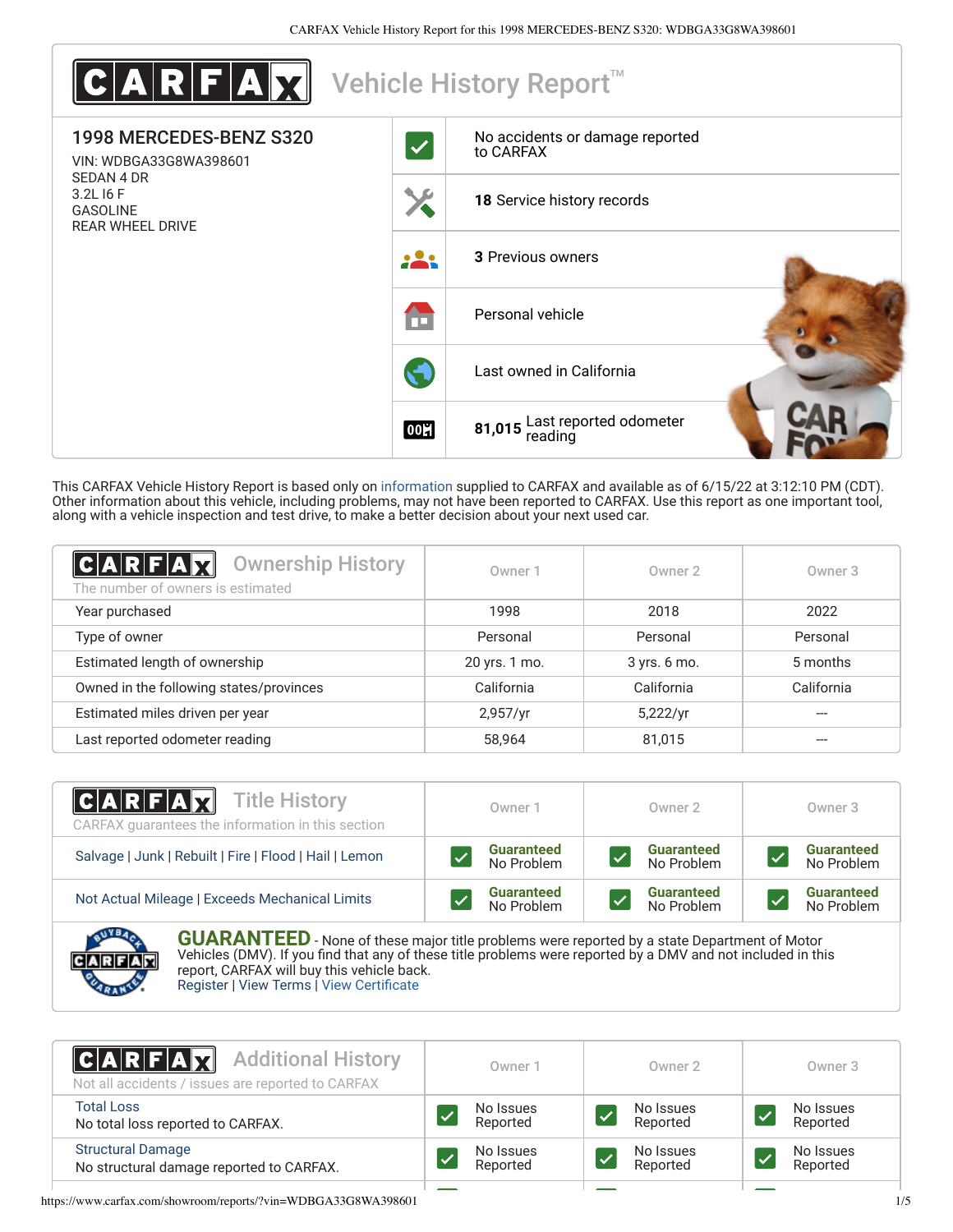6/15/22, 4:14 PM CARFAX Vehicle History Report for this 1998 MERCEDES-BENZ S320: WDBGA33G8WA398601

| Airbag Deployment<br>No airbag deployment reported to CARFAX.                                        | No Issues<br>$\overline{\blacktriangleleft}$<br>Reported | No Issues<br>$\overline{\mathcal{A}}$<br>Reported | No Issues<br><b>і Л</b><br>Reported                |  |
|------------------------------------------------------------------------------------------------------|----------------------------------------------------------|---------------------------------------------------|----------------------------------------------------|--|
| <b>Odometer Check</b><br>No indication of an odometer rollback.                                      | No Issues<br>$\blacktriangledown$<br>Indicated           | No Issues<br>Indicated                            | No Issues<br>$\overline{\mathcal{A}}$<br>Indicated |  |
| Accident / Damage<br>No accidents or damage reported to CARFAX.                                      | No Issues<br>V<br>Reported                               | No Issues<br>$\sqrt{}$<br>Reported                | No Issues<br><b>V</b><br>Reported                  |  |
| <b>Manufacturer Recall</b><br>Check with an authorized Mercedes-Benz dealer for any<br>open recalls. | No Recalls<br>$\blacktriangledown$<br>Reported           | No Recalls<br>$\blacktriangledown$<br>Reported    | No Recalls<br>Ø<br>Reported                        |  |
| <b>Basic Warranty</b><br>Original warranty estimated to have expired.                                | <b>Warranty Expired</b>                                  | <b>Warranty Expired</b>                           | <b>Warranty Expired</b>                            |  |

<span id="page-1-0"></span>**CARFAX** Detailed History Owner 1 Purchased: 1998 **Low mileage!** This owner drove less than the industry average of 15,000 miles per year. Personal Vehicle 2,957 mi/yr Date Mileage Source **Comments** 04/30/1998 42 California Motor Vehicle Dept. San Francisco, CA Odometer reading reported 05/21/1998 California Motor Vehicle Dept. Title issued or updated - First owner reported - Titled or registered as personal vehicle - Loan or lien reported 10/30/1998 1,208 Inspection Co. California Vehicle inspected - Anti-theft device present at the time of inspection 03/16/2000 California Motor Vehicle Dept. San Francisco, CA Title issued or updated 02/12/2001 8,521 [Mercedes-Benz of San Francisco](http://www.sfbenz.com/) San Francisco, CA 415-673-2000 [sfbenz.com](http://www.sfbenz.com/)  $3.8 / 5.0$ 13 Verified Reviews Vehicle serviced - Front brake pads replaced - From *Brakes* checked 03/12/2001 8,874 [Mercedes-Benz of San Francisco](http://www.sfbenz.com/) San Francisco, CA 415-673-2000 [sfbenz.com](http://www.sfbenz.com/)  $\frac{1}{2}$  3.8 / 5.0 13 Verified Reviews Vehicle serviced - Electrical system checked 06/14/2001 9,810 [Mercedes-Benz of San Francisco](http://www.sfbenz.com/) San Francisco, CA 415-673-2000 [sfbenz.com](http://www.sfbenz.com/)  $\bigstar$  3.8 / 5.0 13 Verified Reviews Vehicle serviced - Brakes checked - Electrical system checked - Instrument cluster checked 07/10/2001 9,900 [Mercedes-Benz of San Francisco](http://www.sfbenz.com/) San Francisco, CA 415-673-2000 [sfbenz.com](http://www.sfbenz.com/) 3.8 / 5.0 13 Verified Reviews Vehicle serviced

https://www.carfax.com/showroom/reports/?vin=WDBGA33G8WA398601 2/5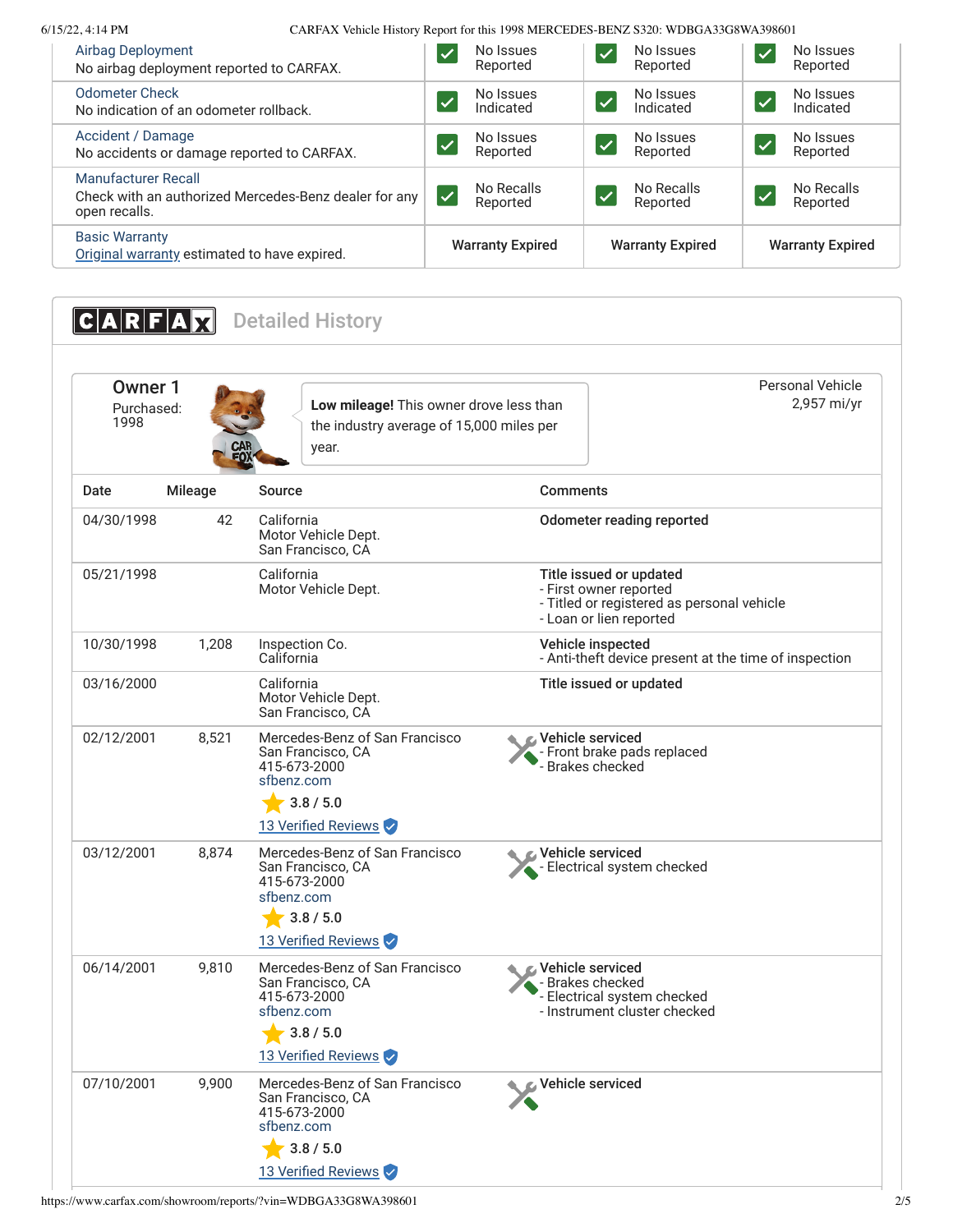#### 6/15/22, 4:14 PM CARFAX Vehicle History Report for this 1998 MERCEDES-BENZ S320: WDBGA33G8WA398601 09/26/2001 10,557 [Mercedes-Benz of San Francisco](http://www.sfbenz.com/) Vehicle serviced - Engine/powertrain computer/module checked San Francisco, CA - Engine, power want to 415-673-2000 [sfbenz.com](http://www.sfbenz.com/)  $3.8 / 5.0$ 13 Verified Reviews 04/02/2002 12,704 Service Facility Vehicle serviced San Francisco, CA 04/02/2002 California Passed emissions inspection Inspection Station San Francisco, CA 10/03/2002 14,888 [Mercedes-Benz of San Francisco](http://www.sfbenz.com/) Vehicle serviced Ċ. San Francisco, CA - Front brake pads replaced **FFOLUT DIANO PARKS**<br>- Rear brake pads replaced 415-673-2000 - Electrical system checked [sfbenz.com](http://www.sfbenz.com/) - Brakes checked  $\frac{1}{2}$  3.8 / 5.0 - Engine/powertrain computer/module checked 13 Verified Reviews 11/13/2002 15,411 [Mercedes-Benz of San Francisco](http://www.sfbenz.com/) Vehicle serviced c San Francisco, CA 415-673-2000 [sfbenz.com](http://www.sfbenz.com/)  $3.8 / 5.0$ 13 Verified Reviews 01/07/2003 16,134 [Mercedes-Benz of San Francisco](http://www.sfbenz.com/) Vehicle serviced San Francisco, CA 415-673-2000 [sfbenz.com](http://www.sfbenz.com/)  $3.8 / 5.0$ 13 Verified Reviews 03/03/2003 16,897 [Mercedes-Benz of San Francisco](http://www.sfbenz.com/) Vehicle serviced Ċ. San Francisco, CA - Recommended maintenance performed 415-673-2000 - Oil and filter changed [sfbenz.com](http://www.sfbenz.com/) - Tires rotated  $\bigstar$  3.8 / 5.0 13 Verified Reviews 04/01/2003 17,071 [Mercedes-Benz of San Francisco](http://www.sfbenz.com/) Vehicle serviced San Francisco, CA - Electrical system checked 415-673-2000 [sfbenz.com](http://www.sfbenz.com/)  $-3.8 / 5.0$ 13 Verified Reviews 03/10/2004 20,135 California Passed emissions inspection Inspection Station 08/30/2004 21,507 [Mercedes-Benz of San Francisco](http://www.sfbenz.com/) Vehicle serviced San Francisco, CA - Cooling system checked 415-673-2000 [sfbenz.com](http://www.sfbenz.com/)  $3.8 / 5.0$ 13 Verified Reviews 01/20/2005 22,990 [Mercedes-Benz of San Francisco](http://www.sfbenz.com/)  $\boldsymbol{\epsilon}$  Vehicle serviced San Francisco, CA - Window(s) checked 415-673-2000 - Brakes checked [sfbenz.com](http://www.sfbenz.com/) - Driveshaft replaced - Steering/suspension checked  $-3.8 / 5.0$ - Drive belt(s) replaced 13 Verified Reviews - Cooling system checked - Cooling system serviced - Antifreeze/coolant flushed/changed 03/11/2006 27,221 California Passed emissions inspectionInspection Station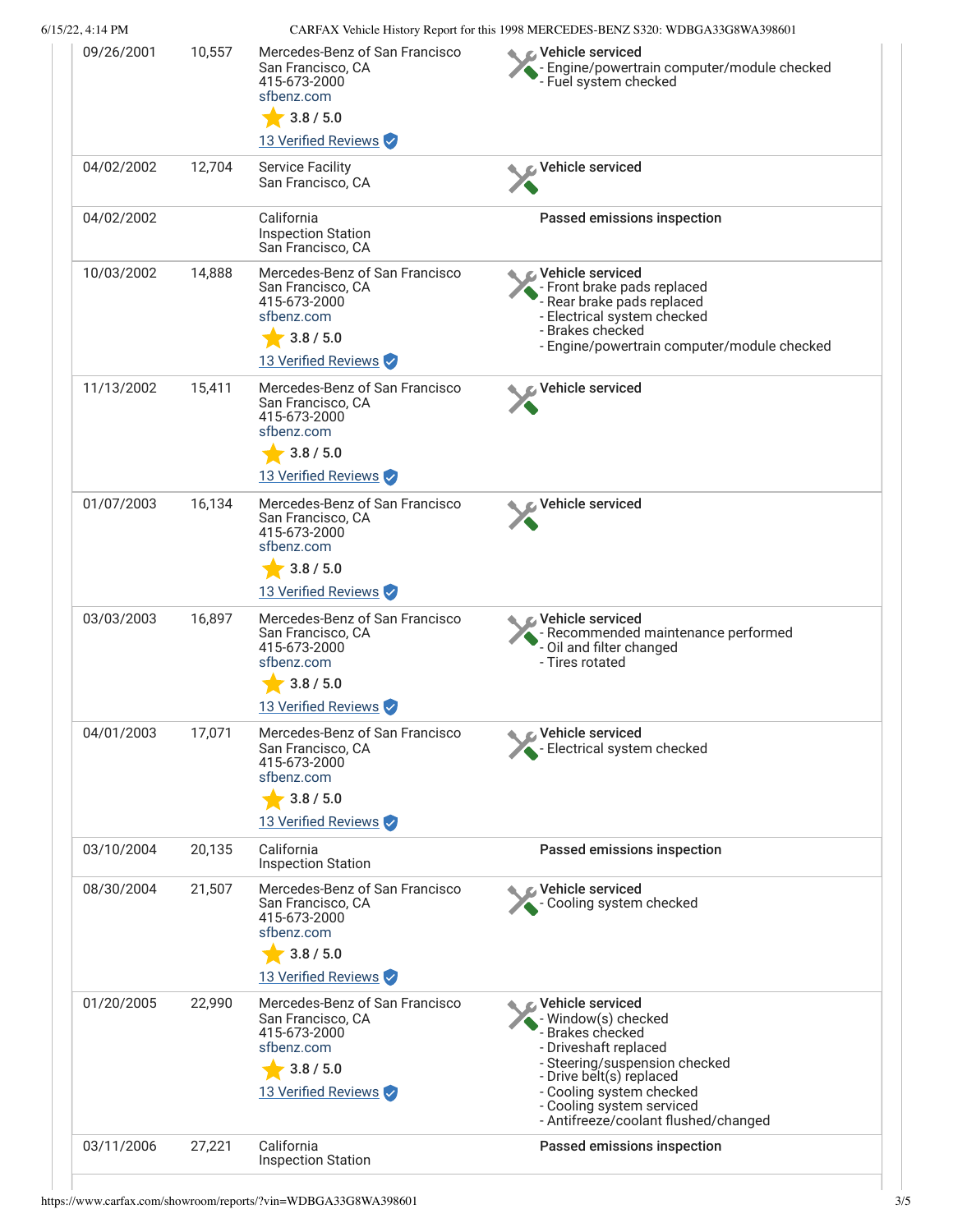|                                          |         | California                                                                                                                                      | Title issued or updated                                                                                                                                                                                                                                             |                                        |
|------------------------------------------|---------|-------------------------------------------------------------------------------------------------------------------------------------------------|---------------------------------------------------------------------------------------------------------------------------------------------------------------------------------------------------------------------------------------------------------------------|----------------------------------------|
| Date                                     | Mileage | Source                                                                                                                                          | <b>Comments</b>                                                                                                                                                                                                                                                     |                                        |
| Owner <sub>2</sub><br>Purchased:<br>2018 |         | Low mileage! This owner drove less than<br>the industry average of 15,000 miles per<br>year.                                                    |                                                                                                                                                                                                                                                                     | <b>Personal Vehicle</b><br>5,222 mi/yr |
| 04/25/2018                               |         | <b>Torx Motorsports</b><br>SanFrancisco, CA<br>415-597-9911<br>torxmotorsports.com<br>5.0 / 5.0<br>21 Verified Reviews<br>20 Customer Favorites | C Vehicle serviced<br>- 60,000 mile service performed<br>- Valve cover gasket(s) replaced<br>- Cabin air filter replaced/cleaned<br>- Air filter replaced<br>- Antifreeze/coolant flushed/changed<br>- Oil and filter changed<br>- Cylinder head gasket(s) replaced |                                        |
| 04/23/2018                               | 58,964  | California<br><b>Inspection Station</b><br>San Francisco, CA                                                                                    | Passed emissions inspection                                                                                                                                                                                                                                         |                                        |
| 03/08/2018                               | 58,468  | California<br><b>Inspection Station</b><br>San Francisco, CA                                                                                    | <b>Failed emissions inspection</b>                                                                                                                                                                                                                                  |                                        |
| 03/26/2016                               | 55,507  | California<br><b>Inspection Station</b><br>San Francisco, CA                                                                                    | Passed emissions inspection                                                                                                                                                                                                                                         |                                        |
| 02/10/2016                               | 55,230  | <b>Torx Motorsports</b><br>SanFrancisco, CA<br>415-597-9911<br>torxmotorsports.com<br>5.0 / 5.0<br>21 Verified Reviews<br>20 Customer Favorites | <b>⊘</b> Vehicle serviced<br>Brake pad sensor(s) replaced<br>Brake pads replaced<br>- Windshield repaired<br>- Oil and filter changed<br>- Glass checked<br>- Front brake pads replaced<br>- Windshield replaced                                                    |                                        |
| 04/06/2015                               | 53,622  | <b>Torx Motorsports</b><br>SanFrancisco, CA<br>415-597-9911<br>torxmotorsports.com<br>5.0 / 5.0<br>21 Verified Reviews<br>20 Customer Favorites | Vehicle serviced<br>- A/C refrigerant recharged                                                                                                                                                                                                                     |                                        |
| 02/26/2014                               | 50,848  | California<br><b>Inspection Station</b><br>San Francisco, CA                                                                                    | Passed emissions inspection                                                                                                                                                                                                                                         |                                        |
| 03/22/2012                               | 45,134  | Nissi Motors<br>San Francisco, CA<br>415-326-3341                                                                                               | Vehicle serviced<br>- Brake fluid checked<br>- Oil and filter changed                                                                                                                                                                                               |                                        |
| 03/01/2012                               | 45,001  | California<br><b>Inspection Station</b><br>San Francisco, CA                                                                                    | Passed emissions inspection                                                                                                                                                                                                                                         |                                        |
| 03/04/2010                               | 39,502  | California<br><b>Inspection Station</b><br>San Francisco, CA                                                                                    | Passed emissions inspection                                                                                                                                                                                                                                         |                                        |
| 03/01/2008                               | 34,072  | California<br><b>Inspection Station</b>                                                                                                         | Passed emissions inspection                                                                                                                                                                                                                                         |                                        |
|                                          |         | 3.8 / 5.0<br>13 Verified Reviews                                                                                                                |                                                                                                                                                                                                                                                                     |                                        |
|                                          | 27,571  | Mercedes-Benz of San Francisco<br>San Francisco, CA<br>415-673-2000<br>sfbenz.com                                                               | C Vehicle serviced<br>- Door locks checked                                                                                                                                                                                                                          |                                        |

https://www.carfax.com/showroom/reports/?vin=WDBGA33G8WA398601 4/5